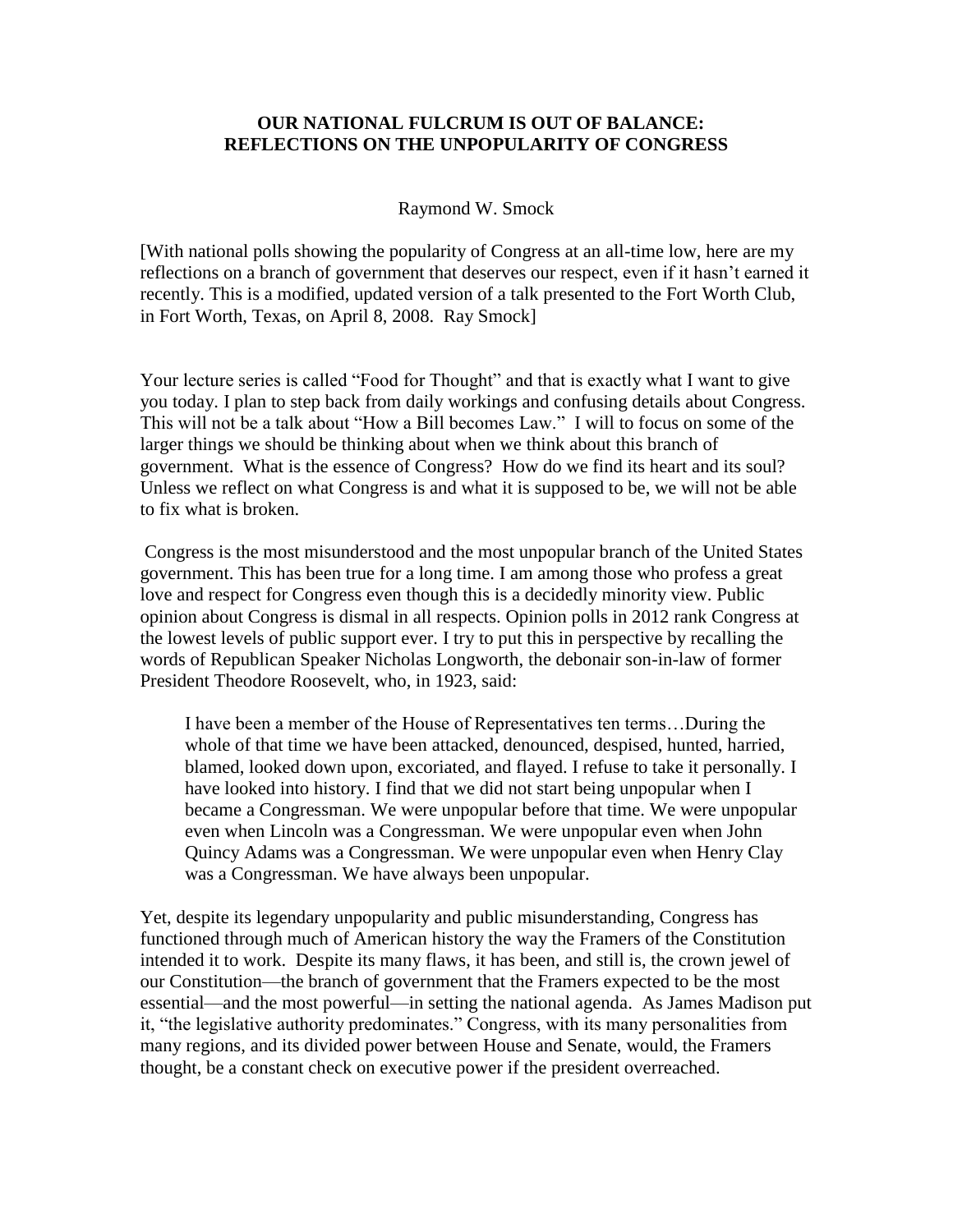All of us have lived our entire lives during a time when the federal government has been dominated by the Executive branch. We take for granted that the national agenda is set at 1600 Pennsylvania Avenue and not on Capitol Hill. But for most of American history this was not the case.

George Washington discovered that Congress had a mind of its own. He walked into the Senate one day with an Indian treaty. He wanted the Senate to approve it. The Constitution says the Senate is supposed to approve treaties before a president ratifies them. Washington wanted this one to be approved while he waited. The Senate decided to do its Constitutional duty and deliberate the matter. Washington left in a huff and never returned in person to seek approval of a treaty.

Henry Clay as Speaker of the House in the early decades of the  $19<sup>th</sup>$  Century virtually set the national agenda by himself. His American plan of internal improvements was an aggressive program to connect the western states such as his own Kentucky to the commerce of the East. He pushed for war with Great Britain and led the War Hawks in Congress and when things were going bad in that war, he successfully blamed President James Madison for it.

Later in Clay's career, when he was serving in the Senate, he was largely responsible for keeping the nation from serious crisis and perhaps war in 1820 and again in 1850 in carefully crafted compromises that kept the balance between slave and free states. After the compromise of 1820 he became known as "The Great Compromiser" who held the Union together. There were some things, however, that Clay would not compromise on, most notably his opposition to the annexation of Texas. He feared it would start a war with Mexico. He lost a close presidential election on this issue in 1844 to the only former House Speaker ever elected President, James K. Polk. Texas was annexed, we did fight a war with Mexico, and Clay eventually went back to the Senate—a win, win for the nation.

Throughout the  $19<sup>th</sup>$  century Congress was the central engine of government. News of Congress and lengthy columns from debates in the House and Senate filled the newspapers of the nation. People flocked to the galleries of the House and Senate to see the high drama of debates. It was politics and it was the best theater in town.

Since 1789 there have been only 44 persons who have served as president of the United States. There have been only 17 Chief Justices and only 112 members of the Supreme Court. But there have been more than 1,900 Senators and almost 10,000 House members. This disparity in size has worked to the disadvantage of Congress when it comes to studying and understanding this institution. It is so much easier to research and write a book about a president, a chief justice, or a particular court, than it is to fathom Congress with all its committees and leaders. Today we have a growing network of presidential libraries and museums that tell the story of the Presidency. There are no comparable institutions for Congress. Its records remain largely untapped treasures in the National Archives in Washington.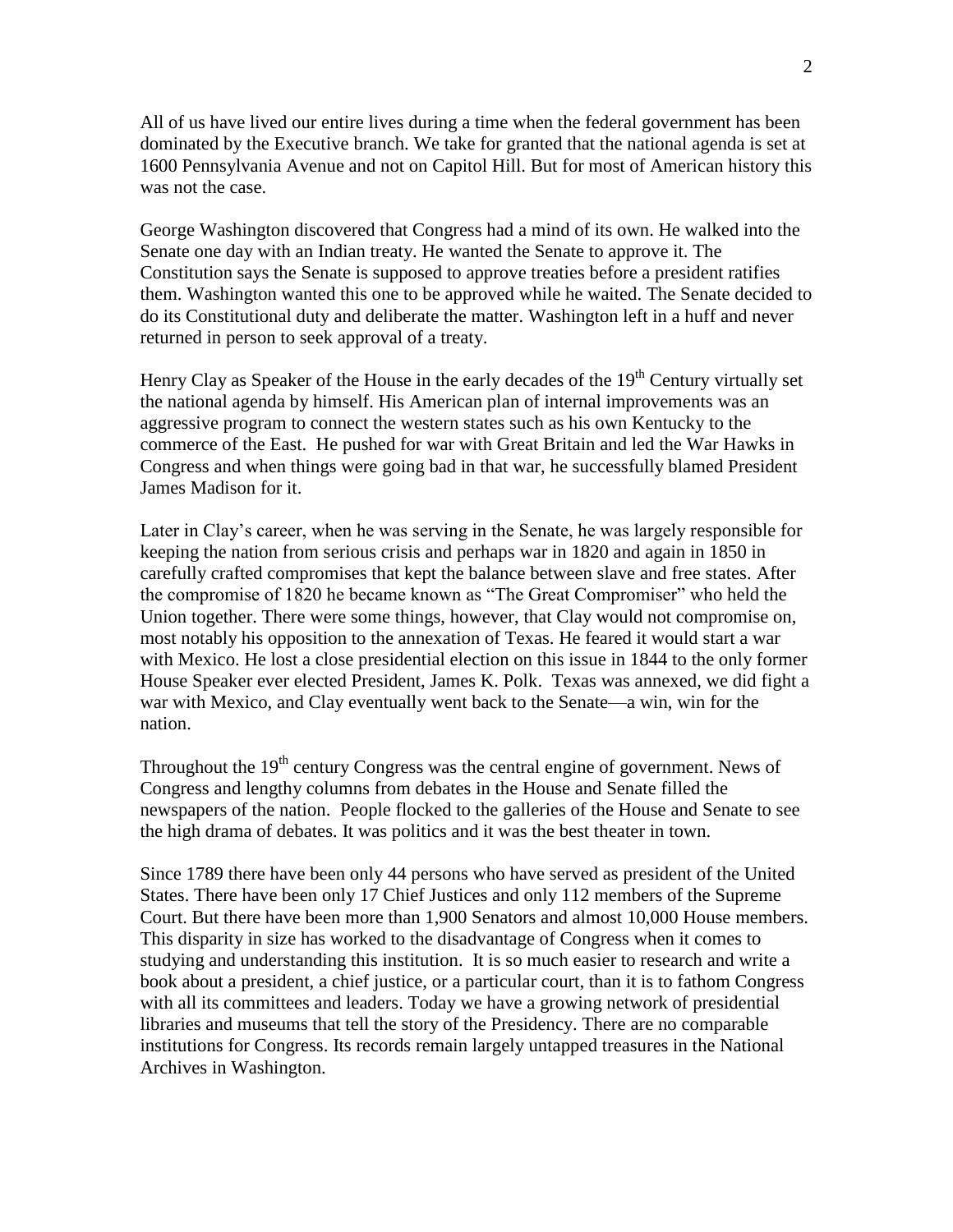Walk into any good book store and you will find rows of books on the presidency, a fair selection on the Supreme Court, and much less on Congress. Political scientists do study Congress. But most of their books do not reach general readers.

When you do find books on Congress that are written for a general audience they fall into a few predictable categories: 1) Biographies of members of Congress, some of which are good while others are merely campaign fluff; 2) Exposes and scandals mostly written by journalists; and finally, 3) books where the theme is: What's Wrong with Congress and How to Fix It. This is literally the title of a current book by Norman Ornstein and Thomas Mann, two top Congress watchers. I highly recommend it. It is called *[The](http://www.amazon.com/The-Broken-Branch-Institutions-Democracy/dp/0195368711/ref=sr_1_1?ie=UTF8&qid=1339447154&sr=8-1&keywords=the+broken+branch)  [Broken Branch: How Congress in Failing America and How to Get It Back on Track](http://www.amazon.com/The-Broken-Branch-Institutions-Democracy/dp/0195368711/ref=sr_1_1?ie=UTF8&qid=1339447154&sr=8-1&keywords=the+broken+branch)*.

[Since this talk was given four years ago, Ornstein and Mann have a new book on the same subject: *It's Even Worse Than It Looks: [How the American Constitutional System](http://www.amazon.com/Even-Worse-Than-Looks-Constitutional/dp/0465031331/ref=pd_bxgy_b_img_b)  [Collided With the New Politics of Extremism](http://www.amazon.com/Even-Worse-Than-Looks-Constitutional/dp/0465031331/ref=pd_bxgy_b_img_b)*.]

In American history textbooks we have always measured our history by presidential administrations. We name whole eras after presidents: The Age of Jackson, The Age of Roosevelt, The Eisenhower Years, and The Reagan Revolution. We are wired to think of the Presidency first and Congress second. We wouldn't think of calling a chapter of American history The Age of Henry Clay or John C. Calhoun, or Joe Cannon's America, or the Rayburn Years, even though these Senate and House leaders have had a great impact on their times, as much or more so than the presidents they served with.

I was appointed by the Speaker of the House in 1983 to begin the planning of the national celebration of the bicentennial of the U. S. Constitution and the bicentennial of Congress. It was my job, working with my counterpart in the Senate Historical Office, to tell the story of Congress, its origins and its history, to a new generation of Americans and to remind the older generations of this remarkable story of representative government.

As I searched about for some grand themes on which to base our celebration I ran across a history of the House written by Time Magazine correspondent Neil MacNeil. It had a great title. It was called THE FORGE OF DEMOCRACY. I wondered if he had taken his title from a quotation by one of the Founding Fathers or some other distinguished source.

The Forge of Democracy—it is a strong title. I thought this might be a good candidate for the theme I was looking for to describe the essence of Congress. I liked saying it: THE FORGE OF DEMOCRACY.

So I called MacNeil on the phone and asked him where the inspiration for his title came from. The brusque veteran reporter practically shouted into the phone, "That wasn't my title. I hate that damned title. My publisher dreamed it up."

So much for the Forge of Democracy! I had to keep looking for that special phrase, that seminal idea, which would capture the essence of what Congress means. You can, of course, see what the Founders expected Congress to be by reading the Constitution itself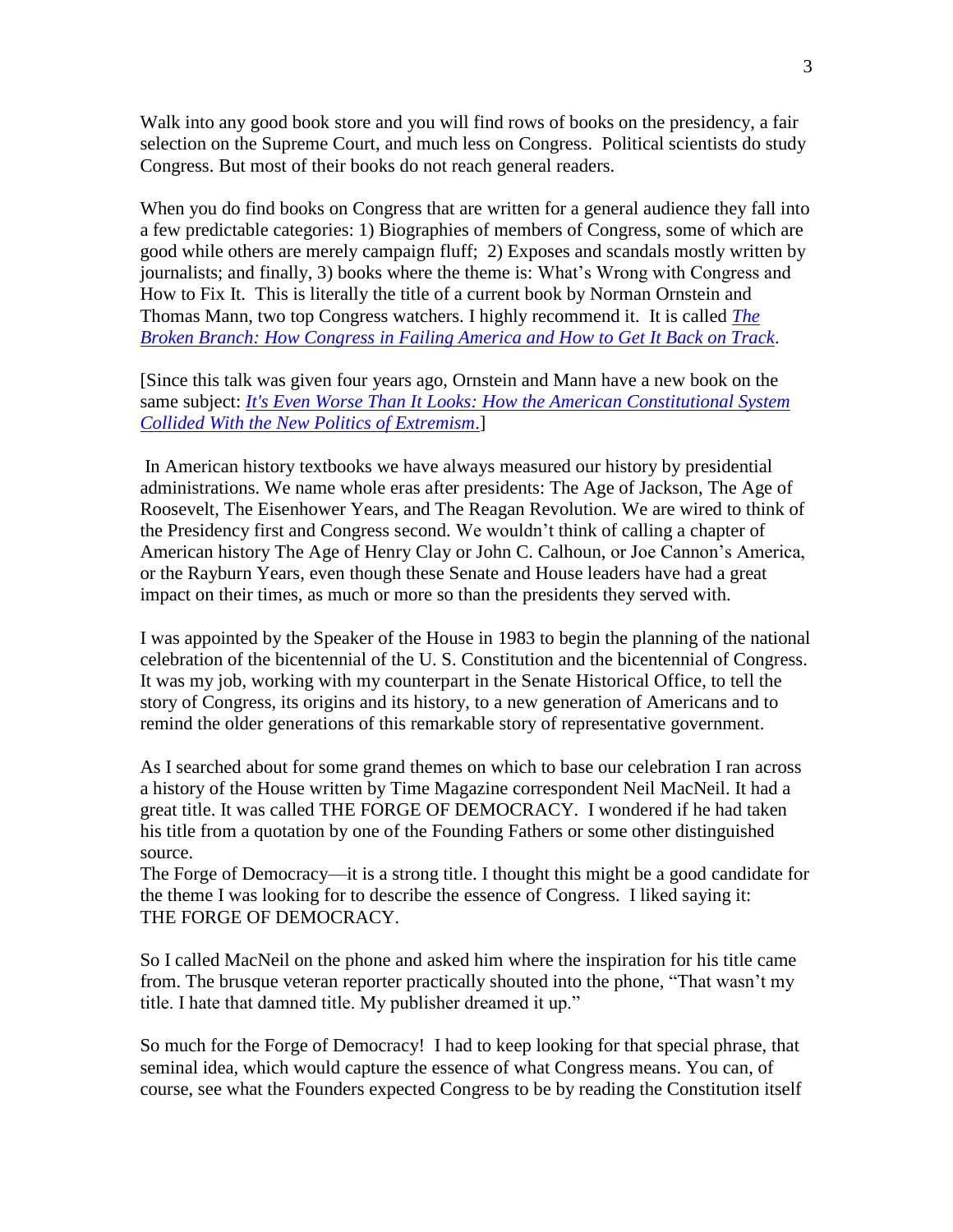and their writings about it, especially the great Federalist essays that were written mainly by Alexander Hamilton and James Madison.

You can also find insights from foreign visitors who came to America to see this thing called Representative Democracy. The great Alexis de Tocqueville, the French aristocrat who toured the United States in the 1830s described the difference between the House and the Senate. Being an aristocrat, it is not surprising that he preferred the Senate over the House. His classic study of this country *[Democracy in America](http://www.amazon.com/Democracy-America-Penguin-Classics-Tocqueville/dp/0140447601/ref=sr_1_3?s=books&ie=UTF8&qid=1339447217&sr=1-3&keywords=democracy+in+america)* is still well worth reading. He wrote:

On entering the House of Representatives in Washington, one is struck by the vulgar demeanor of that great assembly. Often there is not a distinguished man in the whole number. Its members are almost all obscure individuals, whose names bring no association to mind. They are mostly village lawyers, men of trade, or even persons belonging to the lower classes of society. In a country in which education is very general, it is said that the representatives of the people do not always know how to write correctly.

Then Tocqueville described the Senate.

At a few yard's distance is the door of the Senate, which contains with a small space a large proportion of the celebrated men of America….The Senate is composed of eloquent advocates, distinguished generals, wise magistrates, and statesmen of note.

My dear friend Richard Baker, who served as Senate Historian for more than three decades and is now the Senate Historian Emeritus, loved to needle me with this passage to remind me that I served as the historian of a body of illiterate riff raff while he studied statesmen. Tocqueville thought the reason for this disparity between the House and Senate was that the House was elected directly by the people while Senators were elected by state legislatures. Tocqueville, the aristocrat, clearly preferred that democracy be filtered by elites.

In my defense of the House as an equal partner and as equally distinguished body as the Senate, I used an argument made by Senator Thomas Hart Benton of Missouri, who was in the Senate when Tocqueville visited America. Benton said Tocqueville missed the point in describing the House the way he did because he failed to look into history. During the first 30 years of Congress, it was the House that was the most powerful branch of government. It was the center of political action—a place where many of the most distinguished Americans served. In the early Congresses many of the Framers of the Constitution itself served in the House, led by James Madison. Power was shifting to the Senate by the time Tocqueville visited. What he really saw in the Senate were many members who had first served in the House.

A half century after Tocqueville another distinguished scholar, James Bryce of Great Britain, came to study Congress. He too saw a remarkable contrast between the House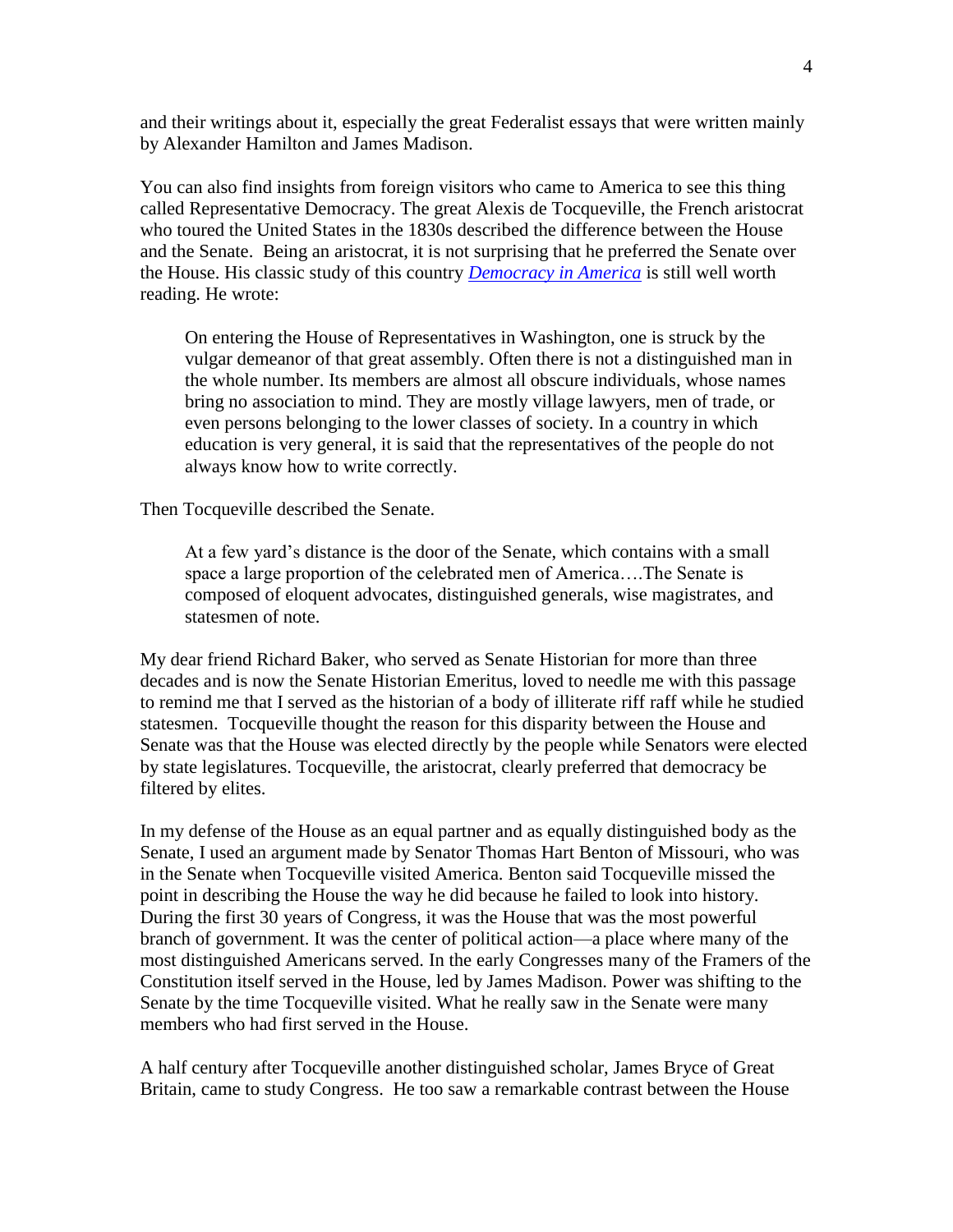and Senate and described the House as a sea of rambunctious confusion compared to the stately deliberations of the Senate. But Bryce did not stop with appearances. He sensed the power of Congress as the expression of American Democracy. He had praise and criticism for both the House and the Senate. The House was open to view while the Senate seemed to work best behind closed doors.

Bryce sensed incredible greatness and power. He said of the House:

This huge gray hall, filled with perpetual clamour, this multitude of keen and eager faces, this ceaseless coming and going of many feet, this irreverent public, watching from the galleries and forcing its way onto the floor, all speak to the beholder's mind of the mighty democracy, destined in another century to form on half of civilized mankind, whose affairs are here debated. If the men are not great, the interests are vast and fateful. . . .

In our own time it is almost impossible to find observers, foreign or home grown, who can speak in such lofty tones about an institution that is so central to our government and our political life. The promise of greatness that so many observers saw in the past seems lost today in fog of particular grievances and complaints about what is wrong with Congress. We cannot seem to see beyond the perpetual clamor and the irreverent public that have always been part of representative democracy. Today we have a whole class of pundits who make a good living speaking ill of Congress. In recent years the reporting of political news has become more about entertainment than enlightenment. So every foible of every member of Congress becomes national news used to fill the 24 hour news cycle.

As we planned for the bicentennial of Congress, I continued to search for those observers who could see through our troubles and remind us of our better angels. When I finally found what I was looking for it came not from a historian, not from a political scientist, not from a great statesmen or a Founding Father—it came from a poet.

This may be the only talk you ever attend on the subject of the United States Congress that will recite poetry to explain what Congress means to our national life. But before the recitation— her is the background story.

One of the most exciting assignments I had as the House Historian was to plan a joint meeting of Congress for its  $200<sup>th</sup>$  anniversary in 1989. Speaker Jim Wright followed every bit of that planning, set a strict schedule for us to keep the speeches from getting too long winded. The Speaker presided over the ceremony along with Senator Robert C. Byrd, the president pro tempore of the Senate. We transformed the House Chamber from its usual activities of law making and partisan debate into a place of harmonious and patriotic celebration and a reflection on the meaning of representative democracy. Starspangled bunting decked the House chamber and the sounds of the United States Army Band playing "Stars and Stripes Forever" reverberated through the hall.

As we were in the final stages of planning this event I thought it be nice to have a poem written about Congress. The last time a poet addressed a joint meeting of Congress was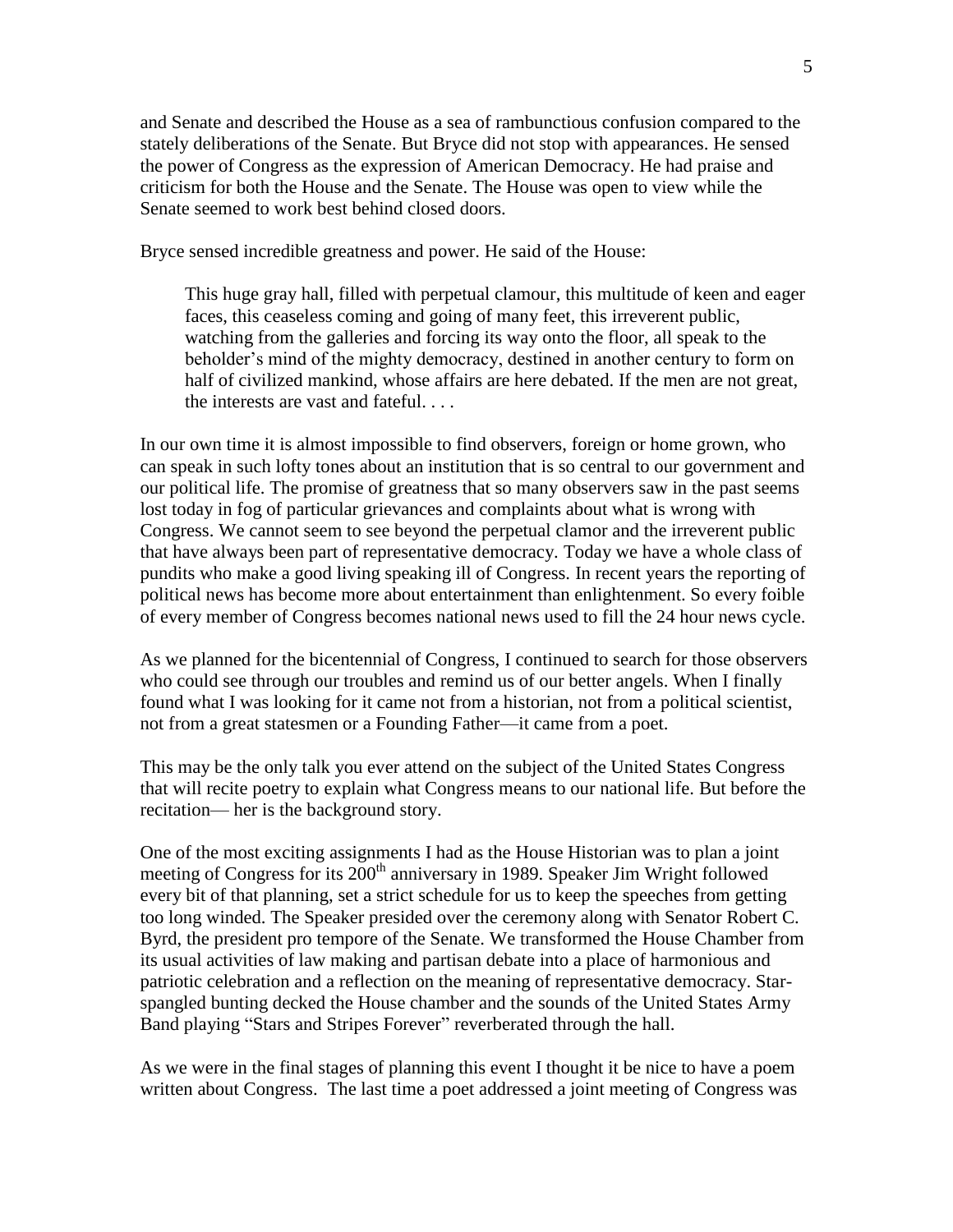when Carl Sandburg spoke on the occasion of the  $150<sup>th</sup>$  anniversary of Abraham Lincoln's birth. That was in 1959.

So literally weeks before the ceremony, I found myself on the phone with the Pulitzer Prize winning Poet Laureate of the United States, [Howard Nemerov,](http://en.wikipedia.org/wiki/Howard_Nemerov) a professor at Washington University in St. Louis, and one of our truly great contemporary poets. My proposition was simple. Could he, in six weeks, write a poem about the  $200<sup>th</sup>$  anniversary of Congress and come to Washington and deliver it before Congress and to a national television audience. Professor Nemerov hesitated. He said he needed a few days to think it over. Later his wife told me that he was excited about the prospect and wanted to say yes immediately, but he needed an idea around which to build his poem before he committed to it.

Our plan for the ceremony was worked out to the minute as the Speaker expected it to be. We had control over all aspects of the program and knew exactly what all the speeches given that day would be like and how long they would take to deliver.

But I had no idea what the Poet Laureate would say. He was the great unknown. I didn't know if he was a Republican or a Democrat. I didn't know if he was happy about America or was bitter about politics. I didn't know if he would chastise Congress for being filled with ugly partisanship or use the occasion to preach about a pet peeve. All I knew was that he was a distinguished American, a fighter pilot in World War II with a 100 missions to his credit, and that he was our Poet Laureate. I felt he would say something appropriate.

I was filled with apprehension as I awaited the delivery of the poem. As Nemerov took the podium I was standing on the floor of the House Chamber to his right looking out into the faces of the members. He began with a brief preface and then delivered his poem. This is what he said that day:

## To the Congress of the United States Entering Its Third Century, With Preface

Because reverence has never been America's thing, this verse in your honor will not begin "O thou." But the great respect our country has to give may you all continue to deserve and have.

Here at the fulcrum of us all, The feather of truth against the soul Is weighed, and had better be found to balance Lest our enterprise collapse in silence.

For here the million varying wills Get melted down, and hammered out Until the movie's reduced to stills That tell us what the law's about.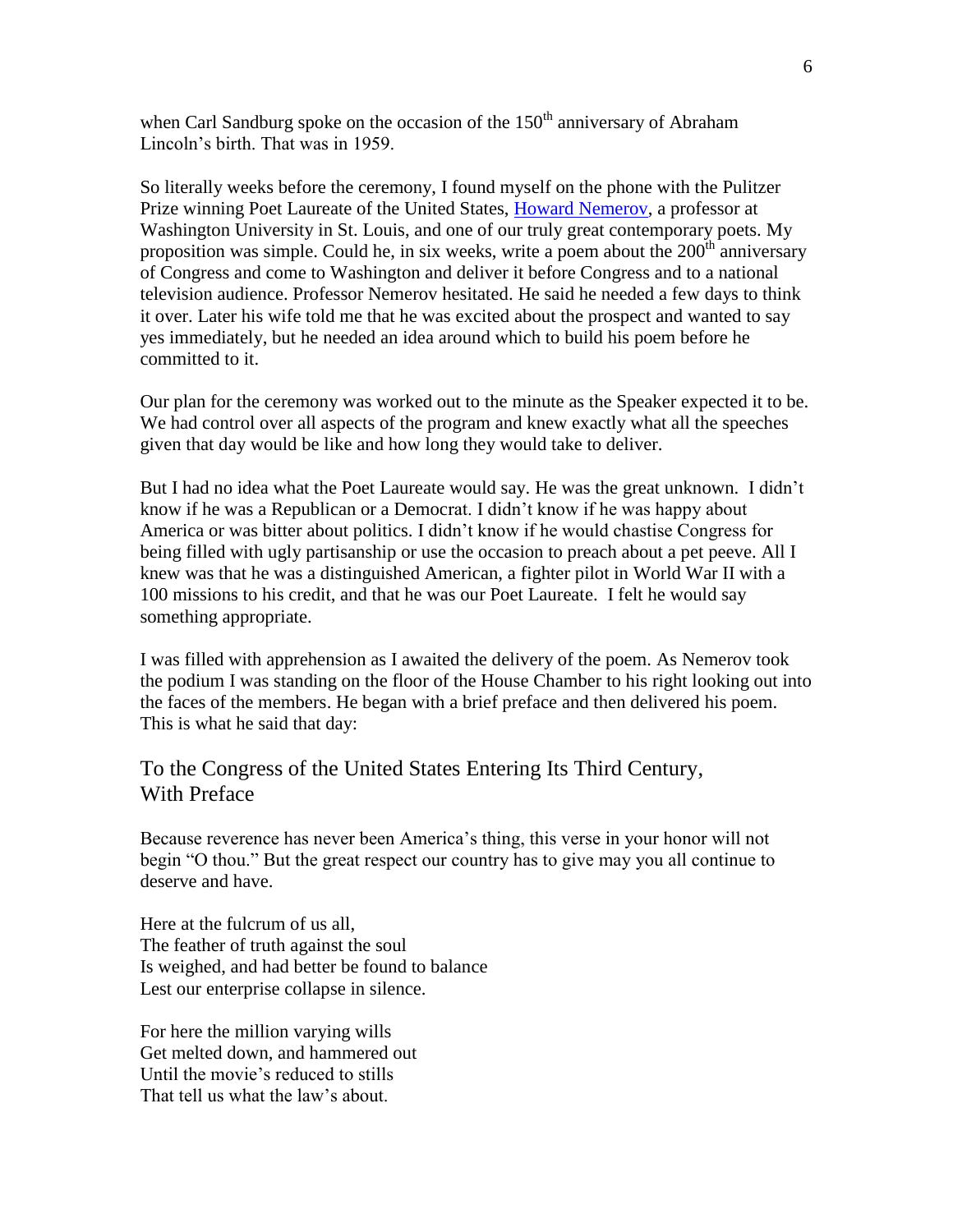Conflict's endemic in the mind: Your job's to hear it in the wind And compass it in opposites, And bring the antagonists by your wits

To being one, and that the law Thenceforth, until you change your minds Against and with the shifting winds That this is and that way blow the straw.

So it's a republic, as Franklin said, If you can keep it; and we did Thus far, and hope to keep our quarrel Funny and just, though with this moral:---

Praise without end for the go-ahead zeal Of whoever it was invented the wheel; But never a word for the poor soul's sake That thought ahead, and invented the brake.

I waited for what seemed to be an eternity as the House chamber remained silent—it took a moment for the poem to sink in. Then the members started to applaud and laugh and they all seemed very pleased.

I was stunned. I still get emotional when I think back to that special moment in the House Chamber. Here was the idea that I had been looking for. Howard Nemerov got it right. He understood the Constitution. He understood the Founders. He understood that the Constitution created a national government in which Congress would be the centerpiece.

Howard Nemerov said Congress was "The Fulcrum of us All."

This is the phrase I had been looking for since taking the job of House Historian—"Here at the Fulcrum of us All." Congress is our fulcrum. It is our political balancing point.

But the poet had an even stronger idea in mind than just our national balancing point. The word Fulcrum has another meaning. A fulcrum is an agent through which vital powers are exercised. Congress is the branch of government designed by the Founders to exercise vital powers.

If Congress gets too far out of balance, if it fails to be the place where vital powers are exercised then our whole enterprise, the United States itself, could *collapse in silence*.

The Framers of our Constitution knew how delicate that balance of power would be. They knew that while Government seems strong and permanent, it is really quite fragile.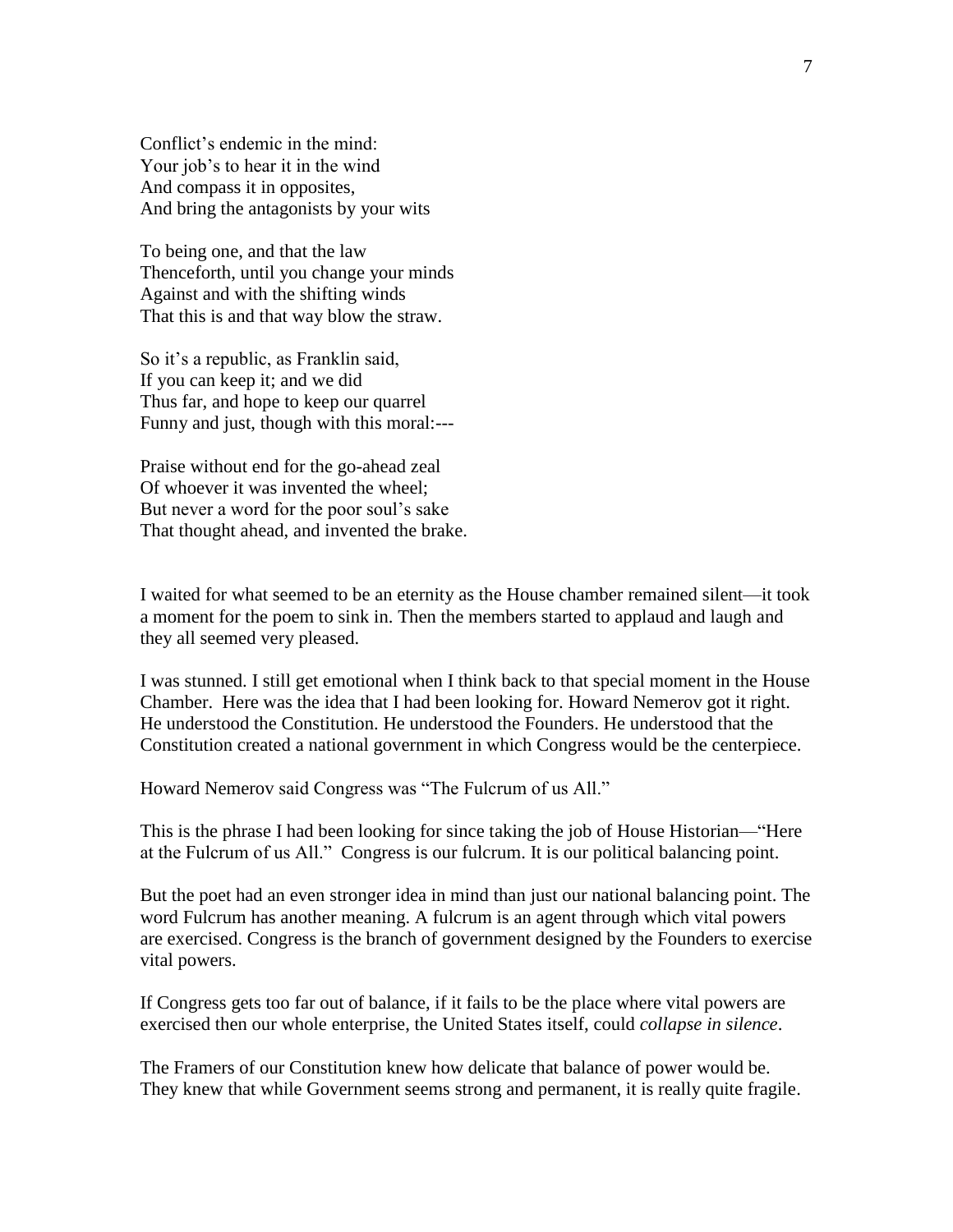It needs constant tending. When Benjamin Franklin was asked what kind of government he and his colleagues had created, he answered "A Republic if you can Keep It." Franklin knew that the great experiment in government our Constitution established would be an ongoing challenge. He had his doubts it would work.

Congress, the Poet Laureate said, is the place where "the million varying wills get hammered out." Today the United States is a much larger and more diverse nation that it was 200 years ago. The million varying wills—the voices of this diverse population, are seldom, if ever, in sync.

Congress has to make sense of our disagreements—if it can. Our political life and our history is the movie the Poet Laureate mentions. We are all in that movie. Our laws are the stills from that movie. Congress confronts a rapidly changing world and tries to make laws to fit the moment. Until, as the Poet Laureate says, the political winds blow in a different direction and the laws change.

Conflict is a given. Politics is about conflict. Conflict is what Congress will always deal with. Congress is the place we send our representatives to quarrel over our desires. It is also a place where they quarrel over power and try to keep power in balance.

The question is how *effectively* we deal with conflict. Notice I did not say how *efficiently* we deal with conflict. Speaker Tip O'Neill used to say "If you want efficient government get yourself a dictatorship."

What doesn't get into our civics books is the fact that Congress was designed to be inefficient. This is especially true of the Senate. The House can sometimes look brutally efficient because it can run by the numbers. A majority can pass its agenda in the House any time it wants to. But the question remains will the Senate go along. Speaker Thomas Brackett Reed of Maine said more than a century ago that the purpose of the minority in the House was to draw their paycheck and make a quorum so the majority could push its program through.

While the House can run by majority rule, the Senate runs mostly by consensus. Individual senators in the majority or the minority can hold up legislation. While debate in the House is controlled down to the second; the Senate has unlimited debate and can use the filibuster to delay matters even further. The Senate is designed for deliberation. As the Senate Parliamentarian Alan Frumin liked to say, "In the Senate, very little happens by compulsion."

Congress can carry out its will and play its role as National Fulcrum only if it had sufficient majorities in both houses. Even then it cannot dictate policy because of its own built in separations of power, not to mention the President and the Supreme Court. Even with veto-proof majorities, Congress is still about compromise. And those who cannot compromise will never master the art of politics. Dealing effectively with conflict is called justice. And the Poet Laureate reminded members of the House and Senate that we must keep our arguments just.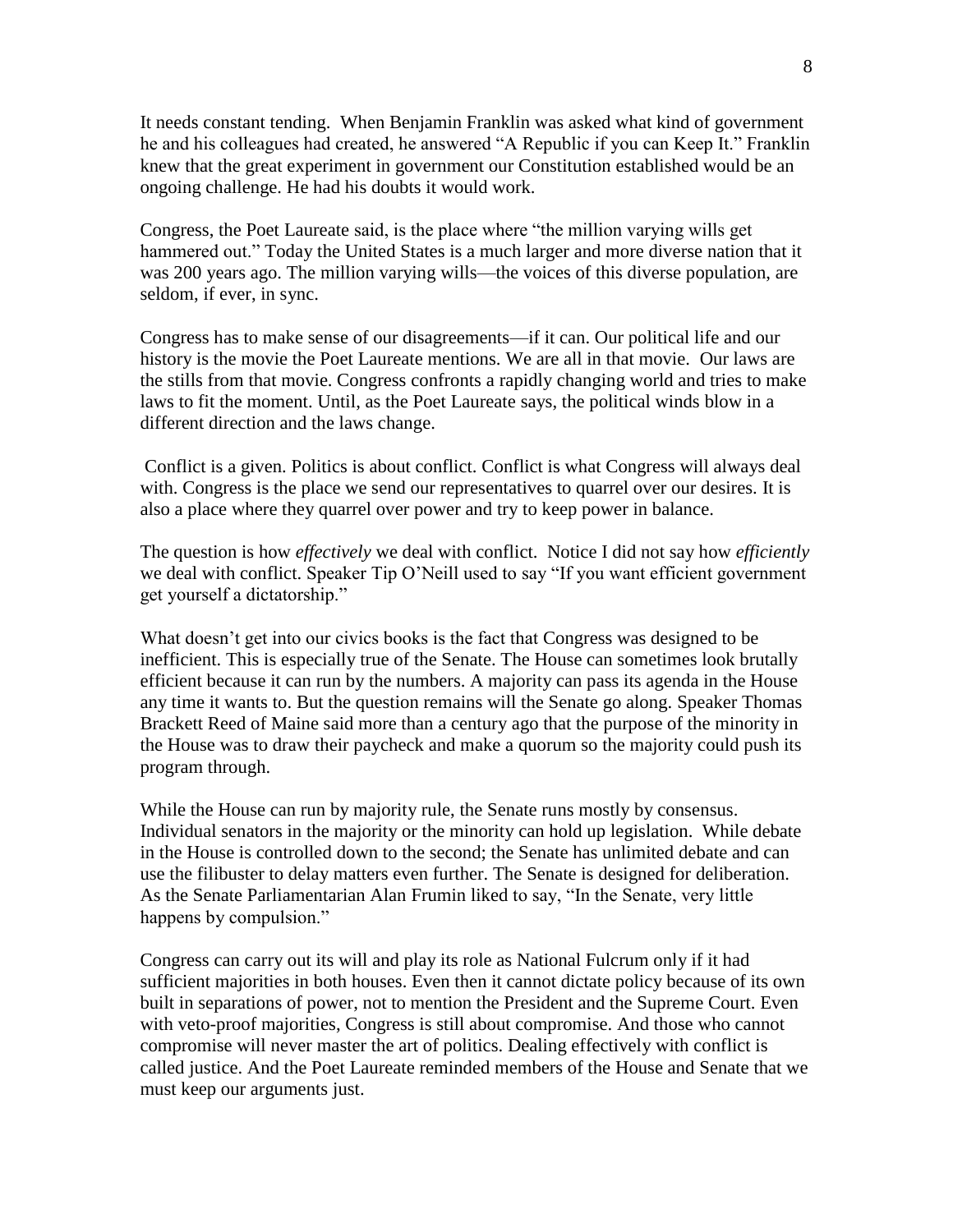Howard Nemerov's poem ends with a profound idea framed as a whimsical moral.

Praise without end for the go-ahead zeal Of whoever it was invented the wheel; But never a word for the poor soul's sake That thought ahead, and invented the brake.

What good is a wheel without a brake? The very idea of a wheel and a brake suggests compromise. We have had periods of our history when the wheel turned with great enthusiasm and public support. Sometimes it is necessary to promote change. Other times it is necessary to stop it. Knowing when to roll the wheel or when to apply the brake is the key to an effective Congress.

At the beginning of the  $20<sup>th</sup>$  century the House of Representatives was run by an amiable but stubborn dictator named Joe Cannon. Everyone called him Uncle Joe. People liked him even when they disagreed with him. He was in Congress for 40 years. He constantly smoked or chewed on a cigar and called himself a simple hayseed from Illinois. He was often called the Brakeman of the House. Uncle Joe did not let the wheel turn at all. He almost single-handedly blocked the Progressive Era legislation that even his own Republican Party supported. He said America was a hell of a success and didn't need any legislation.

The New Deal of Franklin Roosevelt was a time when the wheel of government rolled fast in an effort to solve the Great Depression. The Executive and Legislative branches of government took an activist role in the lives of Americans and the American economy as never before.

Legislation that changed America came out of this era, perhaps the most significant being Social Security. But the President sometimes went too far in his zeal. He tried to pack the Supreme Court with justices who would support his programs. The Supreme Court was trying to apply the brakes on the New Deal by declaring some initiatives to be unconstitutional. Congress too had to step in and apply the brakes. The President had not bothered to consult Congress about his proposed changes in the Supreme Court and Congress resented it. Court packing was the hottest political issue of 1937 and Congress and the Supreme Court applied the brakes to stop a president on this particular issue.

If Congress is our national fulcrum, what can we do to make it successful in fulfilling its Constitutional role? If Congress is a broken branch as so many observers think it is, what do we do to fix it?

No single noon-time lecture, no series of seminars can by themselves address or begin to solve these big questions that impact the future of this nation. But there are steps we can take.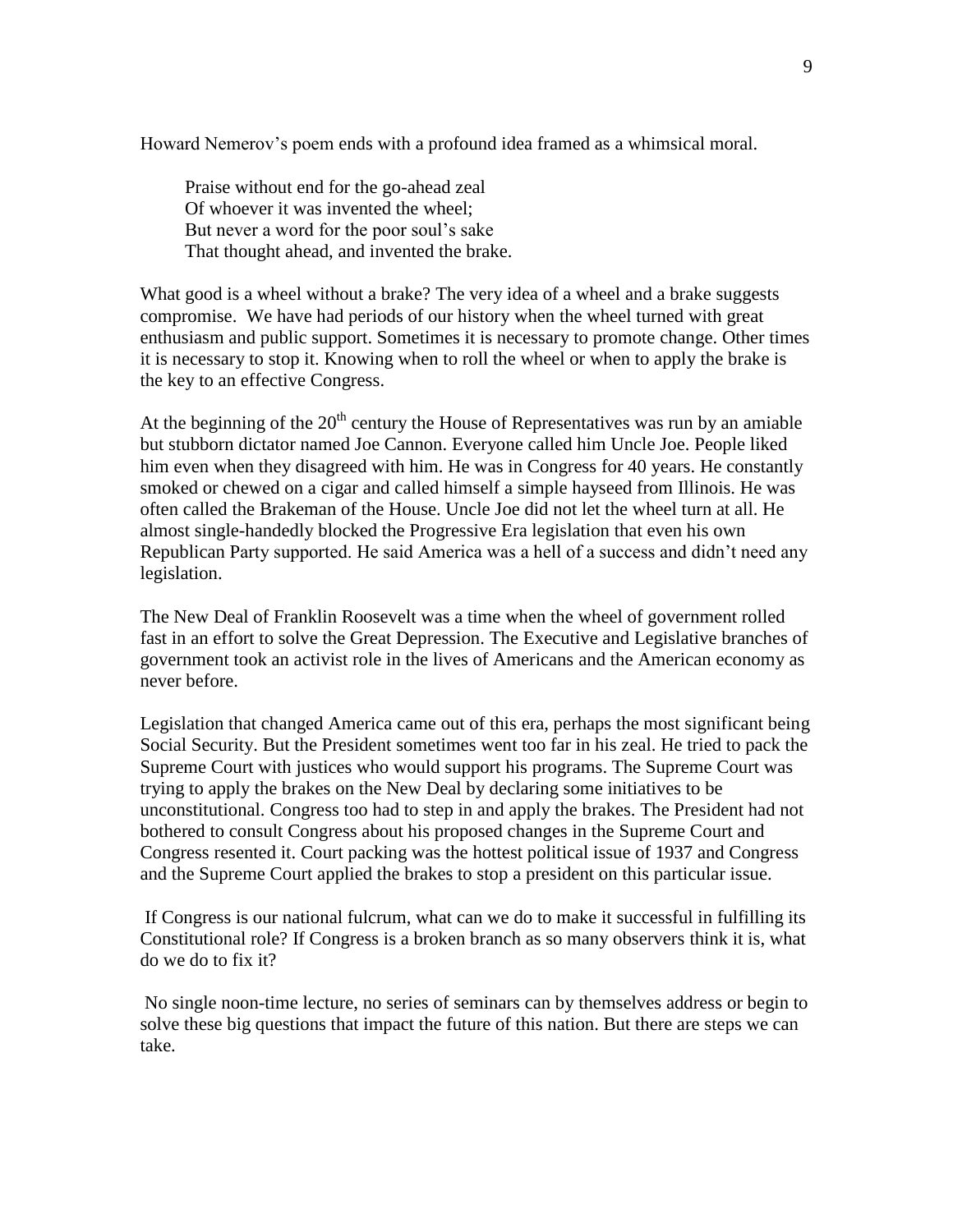In Thomas Mann and Norman Ornstein's book *The Broken Branch*, they write about real problems that affect Congress's ability to function as it is supposed to. To mention a few they cite: excessive partisanship, the failure of regular order for bills, the cost of running for office, the need for ethics reform, and the erosion of Congressional power in relation to the President, and the failure to properly exercise the oversight function.

Both political parties seem to have lost their centers. No one is in the middle anymore, where compromise is possible. Both parties operate from what we have come to call their "base," which is composed of hardliners not inclined to compromise with the other side. The "base" is composed of people who determine the outcomes of primaries, where a small number of hardliners can have great impact on who gets on the ballot.

As a nation we have been divided into Red and Blue states as a symbol of our division into two seemingly irreconcilable forces. This kind of extreme partisanship does not work well in a system that depends on practical problem solving, careful deliberation, and political compromise. Congress seems to have lost a trait long associated with American culture and politics: *pragmatism*, the ability to be practical and reasonable in searching for solutions to vexing national problems without resorting to ideology and extremism.

We have a serious problem on our hands that comes from the nature of political parties themselves. The Framers of the Constitution did not envision a nation divided into two large political parties. Most of them didn't like parties. They called them factions. They recognized that factions were a part of human nature and would rise and fall with the issues of the day, but they never imagined them being so organized and powerful that they would permanently divide the nation. And the Framers never imagined political machines financed with unbelievably large sums of money. Elections were expected to be locally run, in states and districts, except for the president who was nationally elected. But in 2012 national and international money flows into local elections from undisclosed sources. If money is free speech, as recent court decisions have said, a congressman in a district in Utah might be getting the most free speech from a tycoon in Alaska, or one in China.

We can only go so far in seeking solutions from the wisdom of the Founders. They had their own problems. In the twenty-first century those who we elect to office must find their own solutions, informed, perhaps, by the Founding Era leaders, but not dictated by them. The leaders of the Founding Era never could imagine a nuclear weapon, men walking on the moon, the instantaneous world-wide communications that often cause us to leap to conclusions before we think them through, and many other aspects of politics, and economics today that need solutions from the current generation of leaders.

Here is the main problem with political parties. They act counter to the Constitution in one key respect. The Constitution of the United States was constructed to divide power among a number of entities in three separate branches of government. Political parties do just the opposite. Parties concentrate power. Political power exercised through a party structure can weaken the Constitution if *winning* becomes more important that *governing*  on behalf of the American people.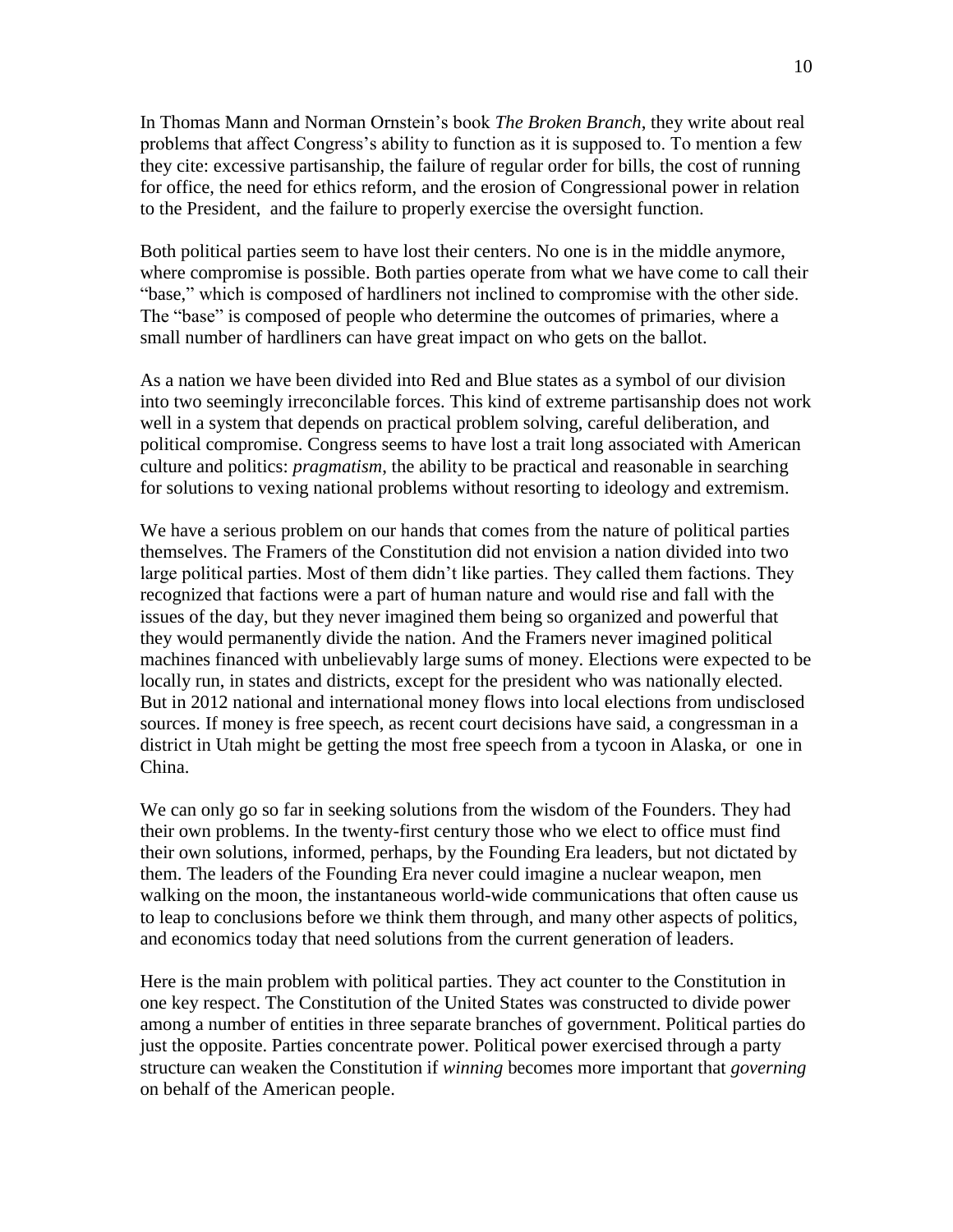The American political system is not the same as a parliamentary system in which the legislative and executive are one. In recent years the highly partisan House expects the Speaker to ignore the President and act like a prime minister. Newt Gingrich began this trend, which is one of his worst ideas ever. He even tried, and failed, to have parliamentary-style debates in the House. It would certainly be healthy to have a better balance of power between Congress and the Executive branch, as the Constitution describes it. But to unilaterally pretend to be following the Constitution while acting like the British Parliament undermines the Constitution.

I do not believe our system of government will begin to right itself until "We the People" step up to the plate. While it is common practice to blame Congress for everything that is wrong, or blame the president, each of us is also part of the problem. We are the ones who elect members of Congress and presidents of the United States. The stalemate in Congress is a function of the stalemate of Americans to come together. If Congress is polarized, it is because "We the People" are polarized. If Congress is driven by ideology it is because enough voters across the nation are driven by the same thing.

We usually get the Congress we ask for. If we send angry men and women to Congress who campaign on the fact that they hate everything inside the Beltway, it is because too many of us feel the same way. All of us hold the power to make change. Expecting Congress to reform itself is wishful thinking unless there is considerable pressure from independent-thinking voters from both major parties. Expecting parties to change is wishful thinking unless we, acting as members of either major party, expect governance for the nation to be more important than merely winning an election. Angry people, ideologues, demagogues, charlatans, and fools can be elected to high offices. But can they govern once elected? This is the test. Governance requires compromise even though elections can be won by those claiming they will never compromise.

We are in the midst of our national elections. The primary season is almost over. This fall we will elect a president. All 435 seats in the House will be up for re-election, as they are every two years. One third of the Senate will be elected this year, as it is every two years. The Constitution has given us the tools we need to fix what is broken—if only we have the *will to do it.* Congress is not composed of strange people from Inside the Beltway, that mythical land where nothing seems normal or right. Congress is composed of the people we send there. Congress is us.

Perhaps we can look back on the election of 2012 and say it marked the beginning of a new level of participation and activism on the part of new generations of Americans. If this turns out to be the case, then I think we would be moving in the right direction for Congress again, in the not too distant future, to play its Constitutional and historical role as our National Fulcrum.

The big unknown in 2012 will be the role of vast amounts of money that will try to shape the outcome of the elections. Money has always been a part of campaigning but it was not that long ago that House and Senate elections could be financed with tens of